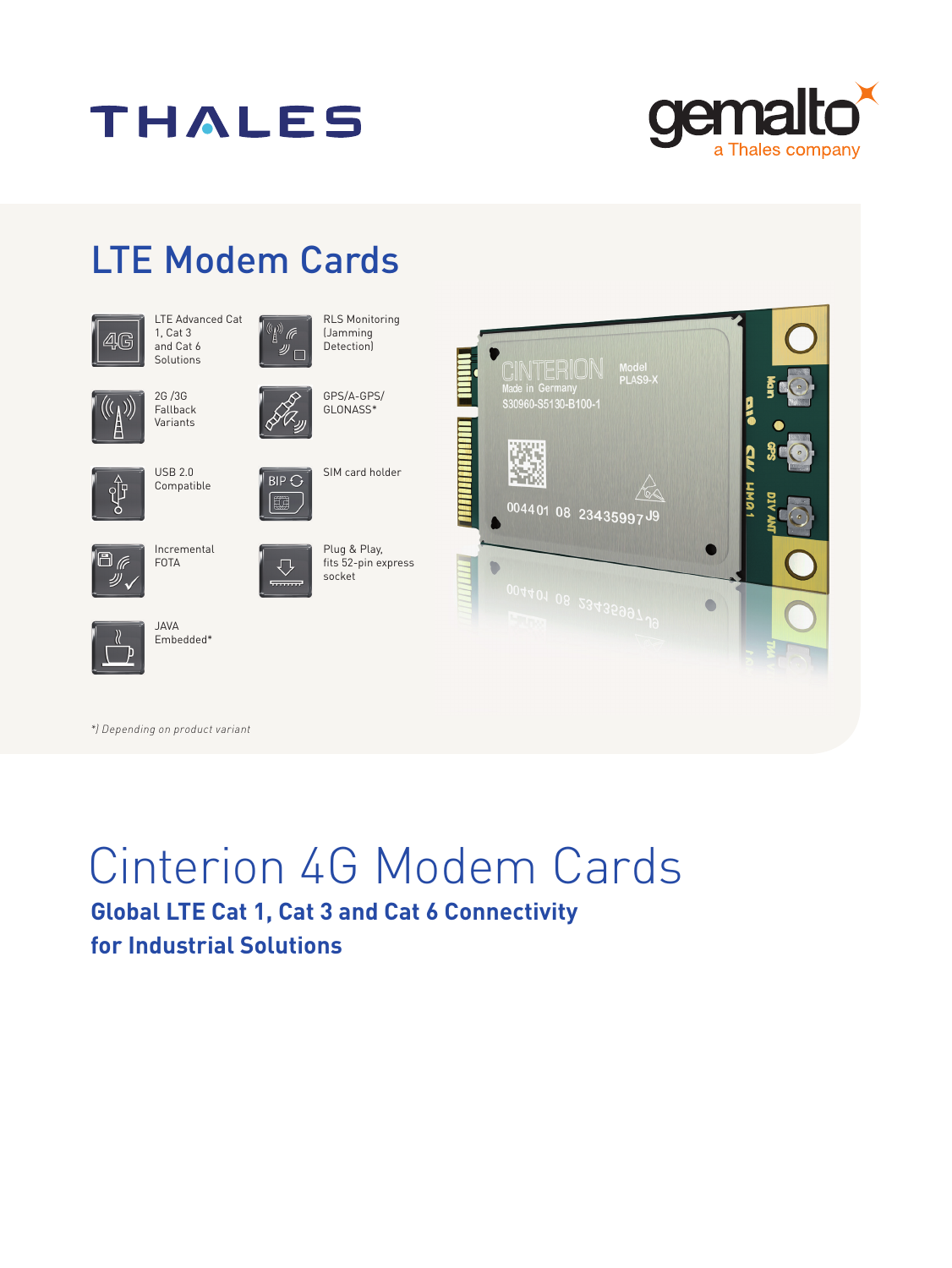### Cinterion LTE Modem Cards Global Connectivity in LTE Cat 1, Cat 3 and Cat 6 Product Variants

Gemalto Cinterion® LTE Modem Cards deliver instant access to cellular networks offering LTE Cat 1, Cat 3, and Cat 6 connectivity with optional 2G / 3G fallback when needed.

The devices are very easy to integrate by simply plugging into an existing 52-pin express card slot. They leverage a variety of Cinterion IoT Modules to meet the diverse needs of industrial solutions. These range from highly efficient LTE Cat 1 with IoT optimized speeds of 10Mbit/s download and 5Mbit/s uplink for applications not dependent on speed, all the way to high performance LTE Cat 6 enabling sizzling data speeds of 300 Mbit/s download and 50 Mbit/s uplink for advanced solutions including industrial routers, kiosk systems and video surveillance applications.

### **Three Product Variants Have Got You Covered. Globally.**

Cinterion LTE Modem Cards provide global coverage and reliability from three product variants:

The Cinterion mPLS62 Modem Card delivers global connectivity from a single device, featuring 12 Band FDD-LTE, seven Band 3G HSPA/UMTS (WCDMA/FDD) and Quad Band 2G GSM. A powerful Java® embedded system enables fast and easy application development. It can simultaneously host and run multiple applications and supports free firmware updates over-the- air (FOTA) when required.

The Cinterion mPLS8 Modem Card offers worldwide coverage and GPS. It delivers Penta Band LTE, Tri- Band UMTS/WCDMA and Dual-Band GSM/GPRS/ EDGE. Two antenna pads enable diversity support for improved data speeds, and an optimized GPS antenna path eliminates blanking for more consistent performance.

The Cinterion mPLAS9 LTE Modem Card delivers eleven Band LTE Advanced, Quad-Band LTE-Advanced TDD plus 2G / 3G fallback for global coverage. It features an innovative RF concept for extreme performance, enhanced sensitivity and connection stability. It enables carrier aggregation for enhanced peak data rates and optimized use of spectrum for improved connectivity performance.

Cinterion Modem cards are ideal for any IoT application that encompasses the commonly used 52-pin express connector in its product design. The cost effective LTE Modem Cards deliver industrial quality and rugged durability while eliminating the need for soldering in small and mid-sized projects.

#### **Industrial Plus Family Benefits**

Cinterion Modem Cards feature proven IoT modules from the Industrial Plus product family, which leverage the latest wireless standards to deliver IoT optimized data speeds and Multi Band capabilities for seamless global coverage.

The Modem Cards provide seamless migration to next generation products within in the family to protect your IoT investment. Like all Cinterion products, they come with full type approval (FTA) and they are certified by the largest global network operators. All Cinterion connectivity products are compatible with Gemalto's comprehensive suite of solutions, services and platforms that help enterprises Connect, Secure and Monetize IoT technology.

### **Instant LTE with Multi Band Cat 1, Cat 3 and Cat 6 Connectivity**

**mPLS8 & mPLS62-W mPLAS9**



### Instant Plug and Play Access to LTE Networks

Cinterion LTE Modem Cards quickly plug into existing 52-pin express sockets card slots to provide instant access to cellular networks for any industrial IoT application.

#### Complete and Seamless Global IoT Connectivity

The suite of LTE Modem Cards deliver a complete global approach to instant IoT connectivity providing Multi Band LTE, Multi Band 3G HSPA/UMTS and Quad Band GSM for seamless coverage and roaming across different wireless networks.

#### IoT Optimized Power Management

An advanced power management system ensures Modem Card reliability and provides optimized sleep mode to preserve power end extend battery life.

### **The Gemalto Advantage:**

Since 1996, Gemalto has been pioneering market-leading M2M and IoT products that keep our customers on the leading edge of innovation. Unique value added benefits include:

- > Trusted partner to 450+ global MNOs ensures products evolve in sync with networks and modules are pre-certified for all global mobile networks
- > Core competency in MIM, SIM and eUICC technology allows simplified integration with modules and lower Total Cost of Ownership
- > Expert design consulting, local market engineering support and a skilled 24/7 help desk streamline development and deployment
- > Global leader in digital security solutions and platforms
- > Experienced provider of software solutions for Quality of Service and product lifecycle management
- > Extensive RF test capabilities and GCF/PTCRB pretests to validate readiness for solution approval process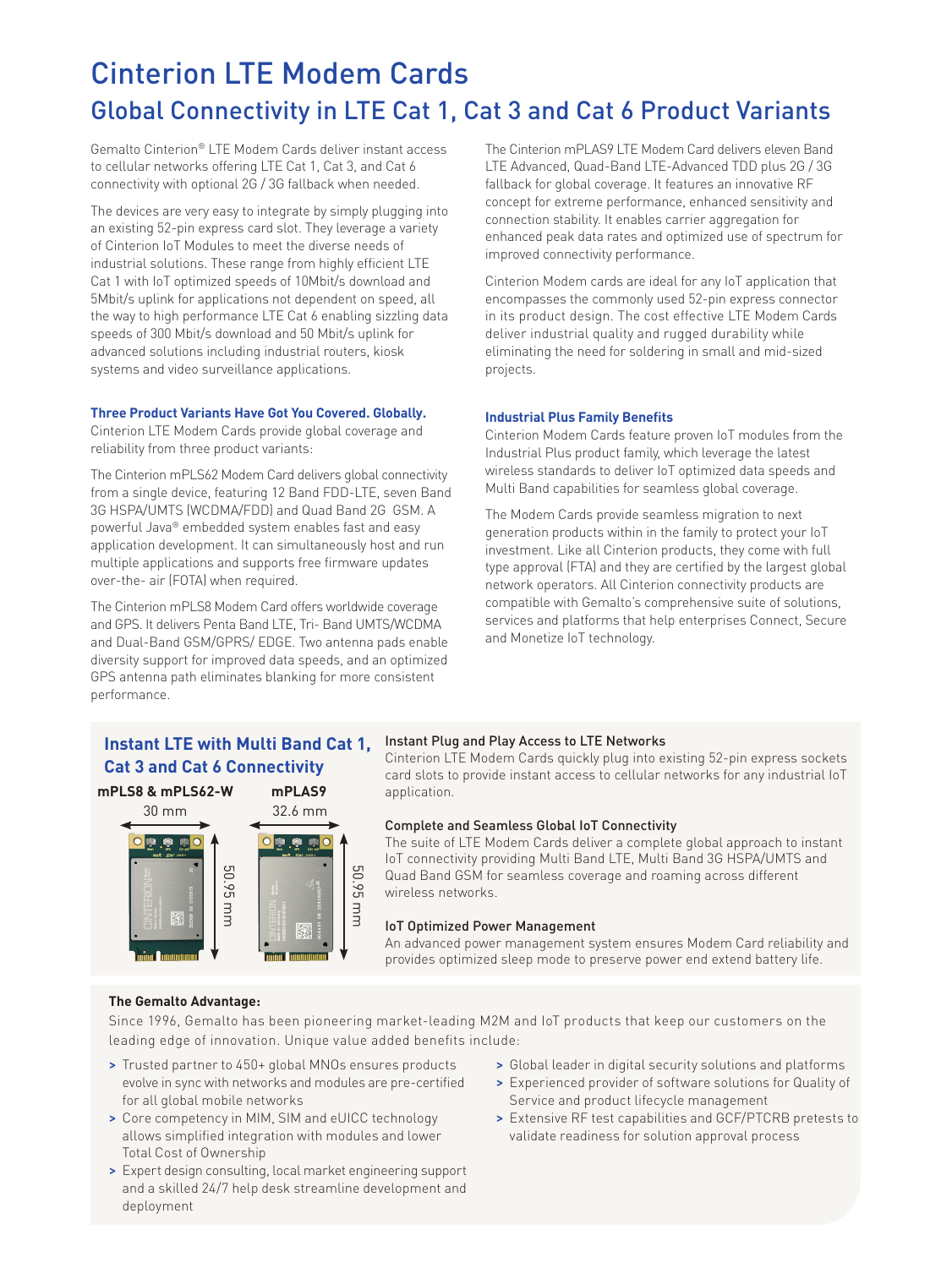### Cinterion® Modem Cards Features

|                                        | MPLS62-W<br>LTE CAT 1<br><b>MODEM CARD</b>                                                                                                                                                                               | <b>MPLS8</b><br>LTE CAT3<br><b>MODEM CARD</b>                                                                                                                                                                                                                                                                                 | <b>MPLAS9</b><br>LTE CAT6<br><b>MODEM CARD</b>                                                                                                                                                                                                                                                                                                                                                                                      |
|----------------------------------------|--------------------------------------------------------------------------------------------------------------------------------------------------------------------------------------------------------------------------|-------------------------------------------------------------------------------------------------------------------------------------------------------------------------------------------------------------------------------------------------------------------------------------------------------------------------------|-------------------------------------------------------------------------------------------------------------------------------------------------------------------------------------------------------------------------------------------------------------------------------------------------------------------------------------------------------------------------------------------------------------------------------------|
| <b>DIMENSIONS</b>                      | 50.95 x 30 x 5.56 mm                                                                                                                                                                                                     | 50.95 x 30 x 4.7 mm                                                                                                                                                                                                                                                                                                           | 50.95 x 32.6 x 5.3 mm                                                                                                                                                                                                                                                                                                                                                                                                               |
| <b>OPERATING</b><br><b>TEMPERATURE</b> | $-40^{\circ}$ C to $+85^{\circ}$ C                                                                                                                                                                                       | $-40^{\circ}$ C to $+85^{\circ}$ C                                                                                                                                                                                                                                                                                            | $-40^{\circ}$ C to $+85^{\circ}$ C                                                                                                                                                                                                                                                                                                                                                                                                  |
| <b>GENERAL FEATURES</b>                | $mPLS62-W:$<br>3GPP Release 9<br><b>Twelve Bands LTE</b><br>1, 2, 3, 4, 5, 7, 8, 12, 18, 19, 20, 28<br><b>Seven Bands UMTS</b><br>1, 2, 4, 5, 8, 9, 19<br><b>Four Bands GSM:</b><br>850, 900, 1800 and 1900 MHz          | mPLS8-US Variant:<br><b>Four Bands LTE</b><br>2, 4, 5, 17<br><b>Three Bands UMTS</b><br>2, 4, 5<br><b>Four Bands GSM</b><br>850, 900, 1800 and 1900 MHz<br>mPLS8-E Variant:<br><b>Five Bands LTE</b><br>20, 8, 3, 1, 7<br><b>Three Bands UMTS</b><br>8, 3, 1<br><b>Two Bands GSM</b><br>900, 1800 MHz                         | <b>mPLAS9-X Variant:</b><br><b>Seven LTE-Advanced FDD</b><br>12, 13, 17, 29, 5, 4, 2<br><b>Three Bands UMTS</b><br>2, 4, 5<br><b>Four Bands GSM</b><br>850, 900, 1800 and 1900 MHz<br>mPLAS9-W Variant:<br><b>Eleven Bands LTE-Advanced FDD</b><br>1, 3, 5, 7, 8, 18, 19, 20, 26, 28A/B<br><b>Four Bands LTE-Advanced TDD</b><br>38, 39, 40, 41<br><b>Five bands UMTS</b><br>5, 6, 8, 3, 1<br><b>Two bands GSM</b><br>900, 1800 MHz |
| <b>MODULE</b><br><b>SPECIFICATIONS</b> | FDD-LTE Cat.1<br>DL: max. 10.2 Mbps, UL: max.<br>5.2 Mbps<br>HSPA+ Cat.8 data rates DL:<br>max. 7.2 Mbps, UL: max. 5.76 Mbps<br>Full & Incremental Firmware<br>update via USB                                            | LTE Cat. 3<br>DL/UL max: 100 Mbps / 50<br>Mbps<br>HSPA+ DL Cat. 24 / UL<br>Cat. 6, Dual Carrier DL/UL max:<br>42 Mbps / 5.76 Mbps<br>UMTS DL/UL: max. 384 kbps<br>EDGE Class 12 DL/UL:<br>max. 237 kbps<br>GPRS Class 12 DL/UL:<br>max. 85.6 kbps<br>Multiple Operator VoLTE<br>support, CSFB (circuit-<br>switched fallback) | LTE Cat. 6, DL CA up to 40MHz,<br>DL/UL max: 300 Mbps / 50<br>Mbps<br>HSPA+ Dual Carrier DL Cat. 24<br>/ UL Cat. 6,<br>DL/UL max: 42 Mbps / 5.76<br>Mbps<br>UMTS DL/UL: max. 384 kbps<br>EDGE Class 12 DL/UL: max.<br>237 kbps<br>GPRS Class 12 DL/UL: max.<br>85.6 kbps                                                                                                                                                            |
| <b>SPECIAL FEATURES</b>                | USB Interface features a<br>composite mode, compliant to<br>Windows, Linux and Mac<br>Firmware update via USB<br><b>RLS Monitoring (Jamming</b><br>detection) Informal Network<br>Scan<br>Cell ID based Location Support | 2x2 DL-MIMO support<br>RX diversity support<br>Integrated GPS / GLONASS /<br>GALILEO solution<br>Multiplexer according to 3GPP<br>TS 27.010<br>USB interface supports<br>multiple composite modes and<br>a Linux-/Mac- compliant mode<br>Full & Incremental Firmware<br>update via USB                                        | Intra-Band-Contiguous and<br>Inter-Band Carrier Aggregation<br>(CA) in Downlink (DL)<br>2x2 DL-MIMO support<br>Antenna diagnostics                                                                                                                                                                                                                                                                                                  |
| <b>REGULATORY</b><br>APPROVALS*        | CE, GCF, RED, FCC, PTCRB,<br>RoHS, REACH                                                                                                                                                                                 | RED, GCF, FCC, PTCRB, UL,<br>IC, CE, RoHS, REACH and<br>Regulatory approvals                                                                                                                                                                                                                                                  | CE, GCF, RED, RoHS, REACH                                                                                                                                                                                                                                                                                                                                                                                                           |
| <b>DRIVERS</b>                         | USB, MUX driver for Microsoft®<br>Windows <sup>®</sup><br>RIL Driver for Android<br>RIL, USB driver for Microsoft <sup>®</sup><br>Windows Embedded Handheld™                                                             | <b>NDIS</b><br>USB, MUX driver for Microsoft®<br>Windows®:<br>Microsoft Windows mobile®<br>Android™ RIL driver<br>USB & MUX driver for Linux®                                                                                                                                                                                 | <b>NDIS</b><br>USB driver for Microsoft®<br>Windows <sup>®</sup><br>Android™ RIL driver<br>USB for Linux <sup>®</sup>                                                                                                                                                                                                                                                                                                               |

*\*) based on module approvals*